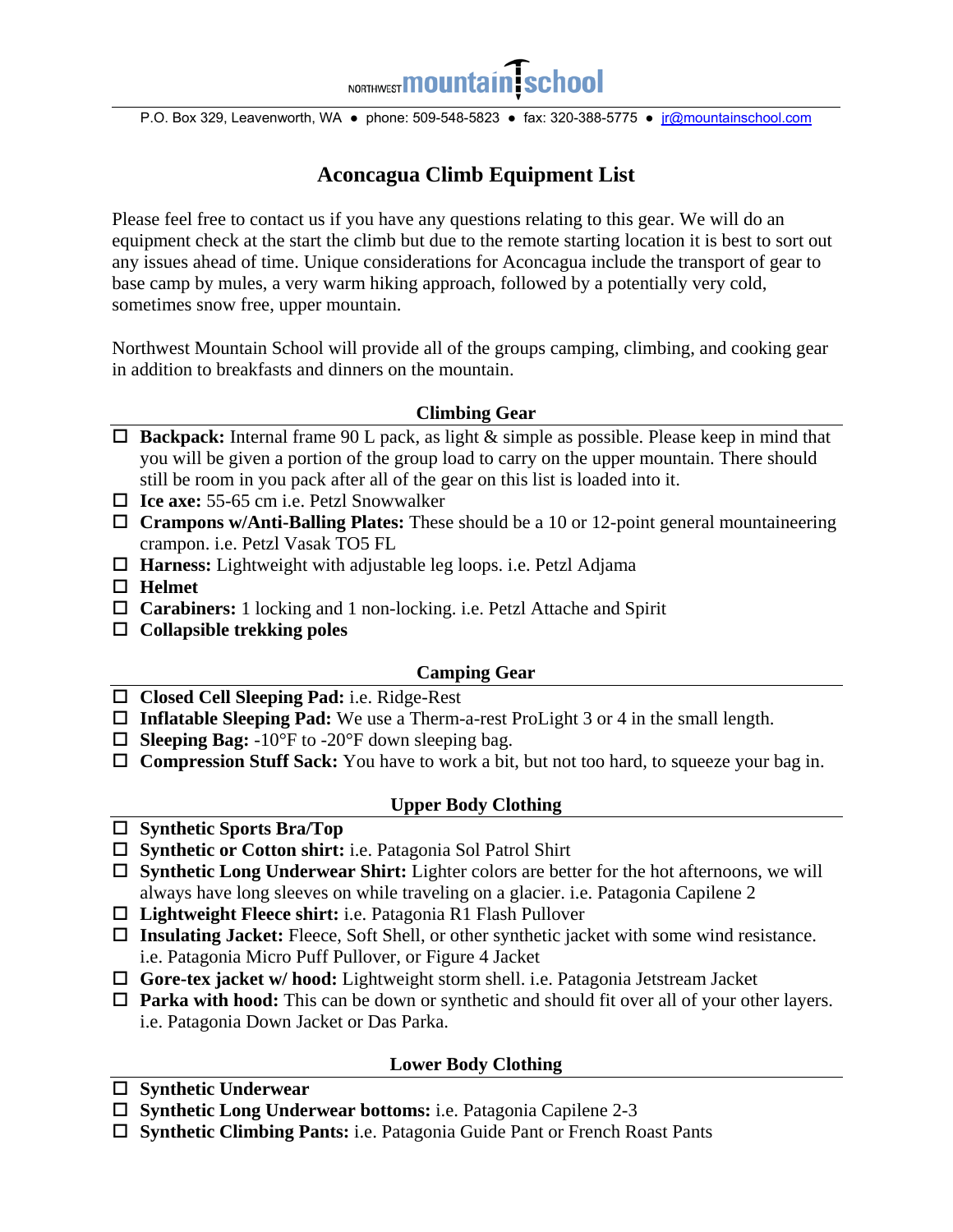- **Light Nylon Hiking Pants**
- **Shell pant w/ full side zips:** These must have the full side zips so you can take them on or off without removing boots or crampons.
- **Insulating Pant Layer (optional):** i.e. Patagonia Micro Puff Pants
- **Shorts (optional)**

### **Head, Hands, and Feet**

- **Warm hat:** i.e. Patagonia Lightweight Ski Hat
- **Neck Gaiter/Light Balaclava/Buff**
- **Gorilla Balaclava**
- □ **Sun Hat:** i.e. OR Sun Runner Cap or other baseball cap with bandana
- **Dark Glacier glasses with side shields**
- **Ski Goggles**
- **Light or mid-weight gloves**
- **Waterproof Ski Gloves:** These should have removable liners so they are easier to dry. i.e. Patagonia Stretch Element Glove
- **Warm Mittens**
- **2-3 Pairs Chemical Hand Warmers**
- **Plastic Boots:** This should be a warm double boot that is crampon compatible. Thermo-mold liners will increase the warmth and decrease the weight of a plastic boot.
- **Hiking Shoes**
- **River Crossing shoes:** i.e. sandals
- **Gaiters:** Make sure these fit over your boots. i.e. OR Expedition Crocodiles
- **Insulated Super Gaiters:** Make sure these fit over your boots.
- **3 Pairs Socks Mid-weight to Heavy Synthetic Socks**
- **3 Pairs Liner Socks (optional):** We do not use these but if it what you are used to then bring them.
- **2 Pairs Hiking Socks**

#### **Other Items**

- **Headlamp w/ double set of batteries:** i.e. Petzl Myo 3 or Tika Plus
- **Large Duffel:** This is for transporting your personal gear on the mules to basecamp. These get very dusty and can be manhandled a bit so go for durability. Outdoor Products makes a good canvas duffel with a lifetime warranty.
- **Medium Duffel:** To store gear at the outfitters while on the mountain.
- **Zip Ties:** You can use these to secure your duffels during travel and storage.
- **2 1 Liter Water Bottles with Insulating covers**
- **Camelback (optional):** This would be in addition to the water bottles. This is nice for the hot dusty hike in but will not work on the upper mountain.
- **Lunch Food:** Bring a variety of types of food and aim for 1,000-1,5000 calories/day.
- **Small Folding Knife**
- **Cup, Bowl, Spoon**
- **Small Sunscreen Tubes:** 4 x 1 oz tubes with high SPF factor (30 or higher)
- **Lip Balm with sunscreen:** SPF 15 or higher